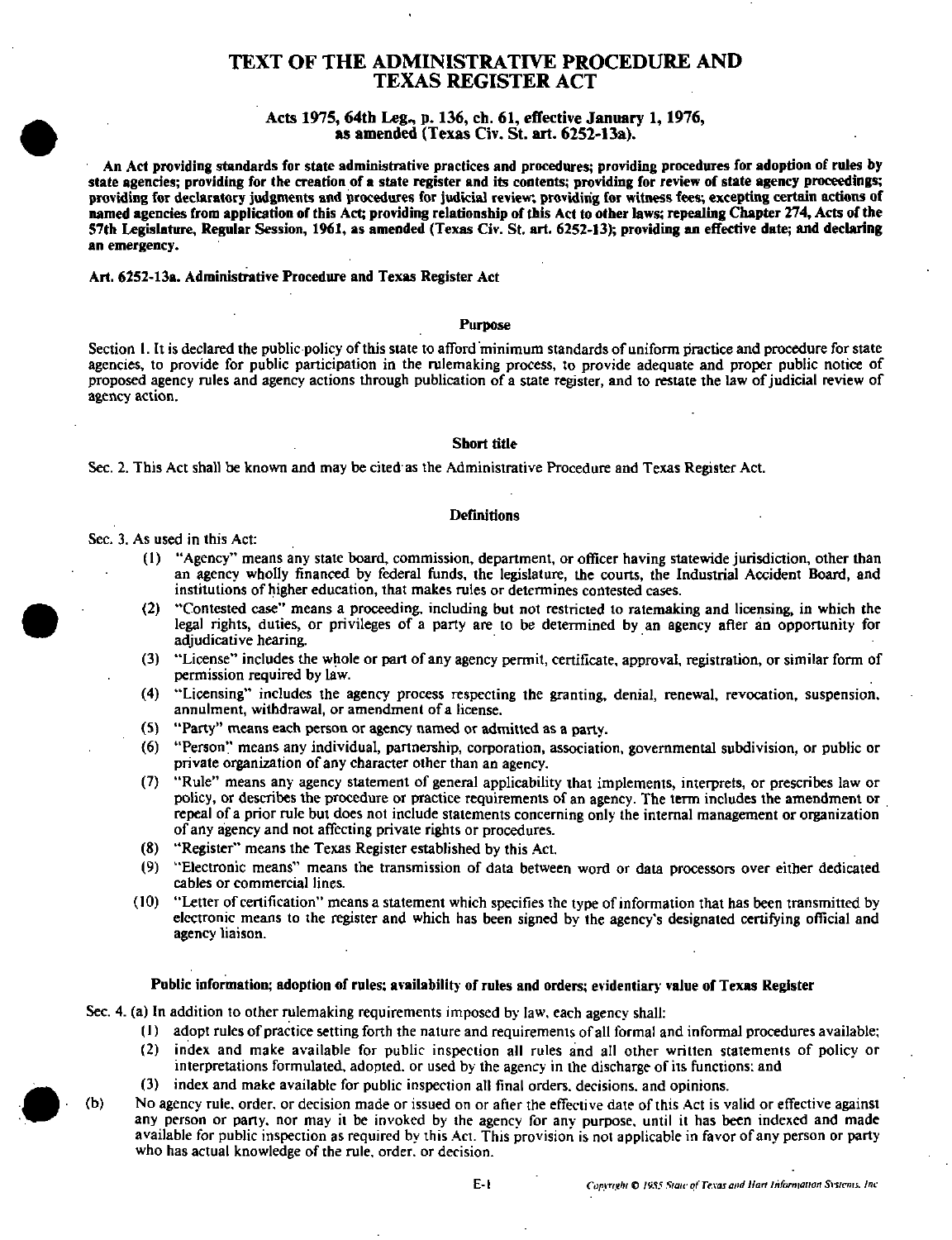(c) The contents of the Texas Register are to be judicially noticed and constitute prima facie evidence of the text of the documents and of the fact that they are in effect on and after the date of the notation. Without prejudice to any other mode of citation, the contents of the Texas Register may be cited by volume and page number.

## Procedure for adoption of rules

Sec. 5. (a) Prior to the adoption of any rule, an agency shall give at least 30 days' notice of its intended action. Notice of the proposed rule shall be filed with the secretary of state and published by the secretary of state in the Texas Register. The notice must include:

- (1) a brief explanation of the proposed rule:
- (2) the text of the proposed rule: except any portion omitted as provided in Section 6(c) of this Act, prepared in a manner to indicate the words to be added or deleted from the current text, if any:
- (3) a statement of the statutory or other authority under which the rule is proposed to be promulgated, including a concise explanation of the particular statutory or other provisions under which the rule is proposed, and a certification thai the proposed rule has been reviewed by legal counsel and found to be within the agency's authority to adopt;
- (4) a fiscal note showing the name and title of the officer or employee responsible for preparing or approving it and stating for each year for the first five years that the rule will be in effect:
	- (A) the additional estimated cost to the state and to local governments expected as a result of enforcing or administering the rule:
	- (B) estimated reductions in costs to the state and to local governments as a result of enforcing or administering the rule;
	- (C) estimated loss or increase in revenue to the state or to local governments as a result of enforcing or administering the rule: and
	- (D) if applicable, that enforcing or administering the rule will have no foreseeable implications in any of the preceding respects;
- (5) a public benefit-cost note showing the name and title of the officer or employee responsible for preparing or approving it and stating for each year for the first five years that the rule will be in effect:
	- (A) the public benefits to be expected as a result of adoption of the proposed rule; and
	- (B) the probable economic cost to persons who are required to comply with the rule;
- (6) a request for comments on the proposed rule from any interested person; and
- (7) any other statement required by law.
- (b) Each notice of a proposed rule becomes effective as notice when published in the register. The notice shall be mailed to all persons who have made timely written requests of the agency for advance notice of its rulemaking proceedings. However, failure to mail the notice does not invalidate any actions taken or rules adopted. Except as provided by this subsection, a proposed rule is automatically withdrawn six months after the date of publication of notice of the proposed rule in the Texas Register if the agency has failed within that time to adopt, adopt as amended, or withdraw the proposed rule.
- (c) Prior to the adoption of any rule, an agency' shall afford all interested persons reasonable opportunity to submit data, views, or arguments, orally or in writing. In the case of substantive rules, opportunity for public hearing must be granted if requested by at least 25 persons, by a governmental subdivision or agency, or by an association having at least 25 members. The agency shall consider fully all written and oral submissions concerning the proposed rule. On adoption of a rule, the agency, if requested to do so by an interested person either prior to adoption or within 30 days after adoption, shall issue a concise statement of the principal reasons for and against its adoption, incorporating in the statement its reasons for overruling the considerations urged against its adoption.
- (c-1) The agency order finally adopting a rule must include:
	- (1) a reasoned justification of the rule, including a summary of comments received from parties interested in the rule and showing the names of any interested group or association offering comment on the rule and whether they were for or againsi its adoption, and also including a restatement of the rule's factual bases and the reasons why the agency disagrees with party submissions and proposals;
	- (2) a concise restatement of the particular statutory provisions under which the rule is adopted and of how the agency interprets these provisions as authorizing or requiring the rule; and
	- (3) a certification that the rule, as adopted, has been reviewed by legal counsel and found to be a valid exercise of the agency's legal authority.
- (d) If an agency finds that an imminent peril to the public health, safety, or welfare requires adoption of a rule on fewer than 30 day's notice and states in writing its reasons for that finding, it may proceed without prior notice or hearing or on any abbreviated notice and hearing that it finds practicable to adopt an emergency rule. The rule may be effective for a period of not longer than 120 days renewable once for a period not exceeding 60 days, but the adoption of an identical rule under Subsections (a) and (c) of this section is not precluded. An emergency rule adopted under the provisions of this subsection, and the agency's written reasons for the adoption, shall be filed in the office of the secretary of state for publication in the Texas Register.
- (e) No rule hereafter adopted is valid unless adopted in substantial compliance with this section. A proceeding to contest any rule on the ground of noncompliance with the procedural requirements of this section must be commenced within two years after the effeciive date of the rule.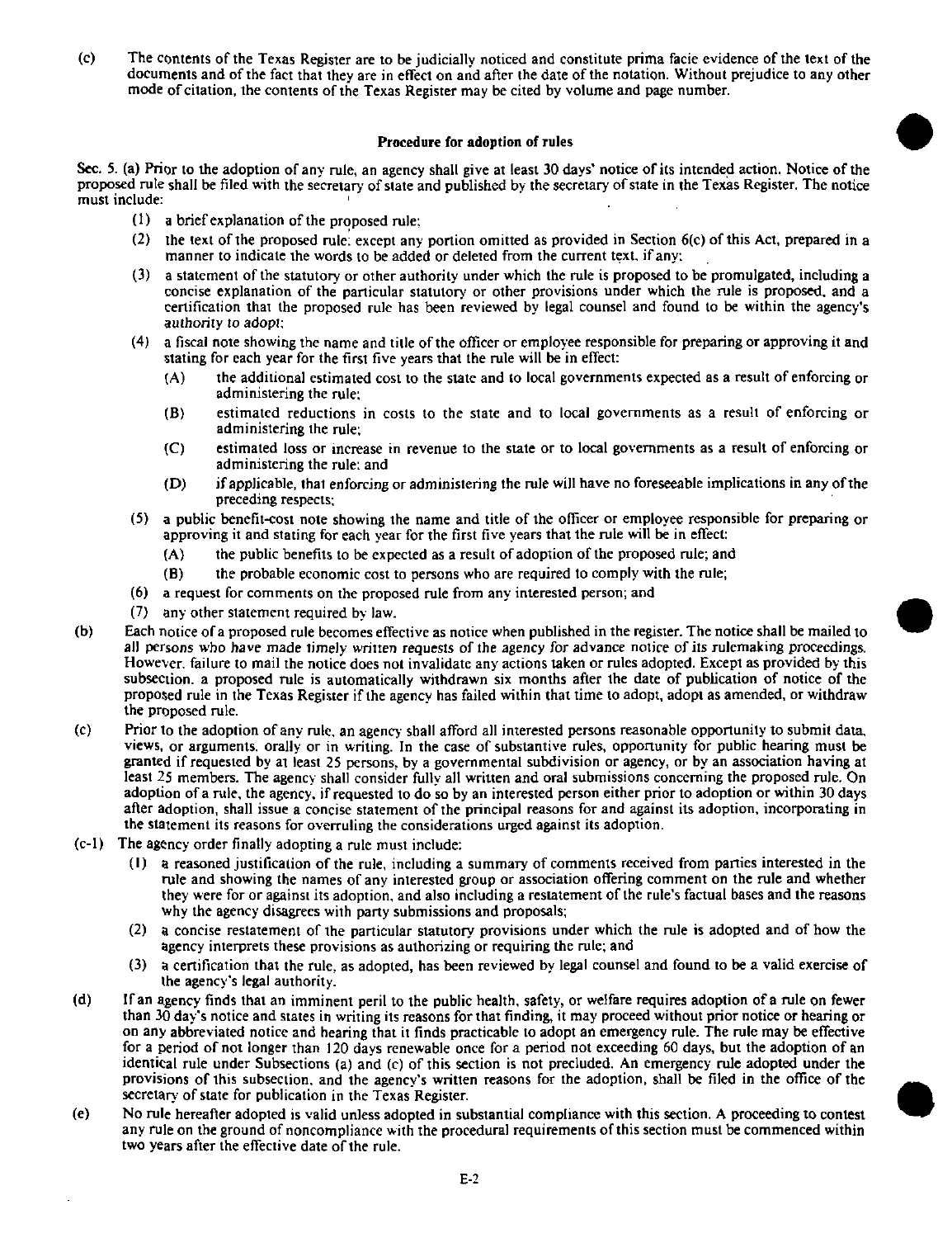- (0 An agency may use informal conferences and consultations as means of obtaining the viewpoints and advice of interested persons concerning contemplated rulemaking. Each agency also is authorized to appoint committees of experts or interested persons or representatives of the general public to advise it with respect to any contemplated rulemaking. The powers of these committees are advisory only.
- (g) Each house of the legislature shall adopt rules establishing a process under which the presiding officer of each house shall refer each proposed agency rule to the appropriate standing committee for review prior to adoption, of the rule. When an agency files notice of a proposed rule with the secretary of state pursuant to Subsection (a) of this section, it shall also deliver a copy of the notice to the lieutenant governor and the speaker. On the vote of a majority of its members, a standing committee may transmit to the agency a statement supporting or opposing adoption of a proposed rule.

## Creation of Texas Register

Sec. 6. (a) The secretary of state shall compile, index, and publish a publication to be known as the Texas Register, which shall contain:

- (1) notices of proposed rules issued and filed in the office of the secretary of state as provided in Section 5 of this Act;
- (2) the text of rules adopted and filed in the office of the secretary of state;
- (3) notices of open meetings issued and filed in the office of the secretary of state as provided by law;
- (4) executive orders issued by the governor;
- (5) summaries of requests made for opinions of the attorney general and of the State Ethics Advisory Commission, which shall be prepared by the attorney general or the commission, as appropriate, and forwarded to the secretary of state;
- (6) summaries of opinions of the attorney general, and of the State Ethics Advisory Commission which shall be prepared by the attorney general or the commission, as appropriate, and forwarded to the secretary of state; and
- (7) other information of general interest to the public of Texas, which may include, but is not limited to, federal legislation or regulations affecting the slate or state agencies and state agency organizational and personnel changes.
- (b) The secretary of state shall publish the register at regular intervals, but not less than 100 times each calendar year.
- (c) The secretary of state may omit from the register any information the publication of which he deems cumbersome, expensive, or otherwise inexpedient, if the information is made available in printed or processed form by the adopting agency on application for it, and if the register contains a notice stating the general subject matter of the information and the manner in which a copy of it may be obtained.
- (d) One copy of each issue of the register shall be made available free on request to each board, commission, and department having statewide jurisdiction, to the governor, to the lieutenant governor, to the attorney general, to each member of the legislature; to each county clerk in the state, and to the supreme court, court of criminal appeals, and each court of civil appeals.
- (e) The secretary of slate shall make copies of the register available to other persons on payment of reasonable fees to be fixed by ihe secretary of state.

## Filing of existing documents

Sec. 7. Before March 1, 1976, each agency shall file in the office of the secretary of slate two certified copies of each rule existing on the effeaive date of this Act. Existing rules become effective immediately on filing with the secretary of state.

### Filing procedures

Sec. 8. (a) Each agency shall file a document for publication in the Texas Register by either delivering to the office of the secretary of state during normal working hours two certified copies of the document to be filed or by transmitting by electronic means during normal working hours one copy of the document to be filed and delivering during normal working hours a letter of certification to the office of the secretary of state. On receipt of a document required by this Act to be filed in the office of the secretary of state and published in the register, the secretary of state shall note the day and hour of filing on the certified copies or on the letter of certification. One copy of each filed document must be maintained in original form or on microfilm in a permanent register in the office of the secretary of state and, on filing, shall be made available immediately for public Inspection during regular business hours.

- (b) If there is a conflict, the official text of a rule is the text on file with the secretary of state, and not the text published in the register or on file with the issuing agency.
- (c) The secretary of stale may promulgate rules to insure the effective administration of this Act. The rules may include, but are not limited to, rules prescribing paper size and the format of documents required to be filed by this Act. The secretary of state may refuse to accept for filing and publication any document that does not substantially conform to the promulgated rules.
- (d) The secretary of state may maintain on microfilm or on an electronic storage and retrieval system the files of agency rules and any other information required by this Act to be published in the register and, after microfilming or electronically storing, destroy the original copies of all Information submitted for publication.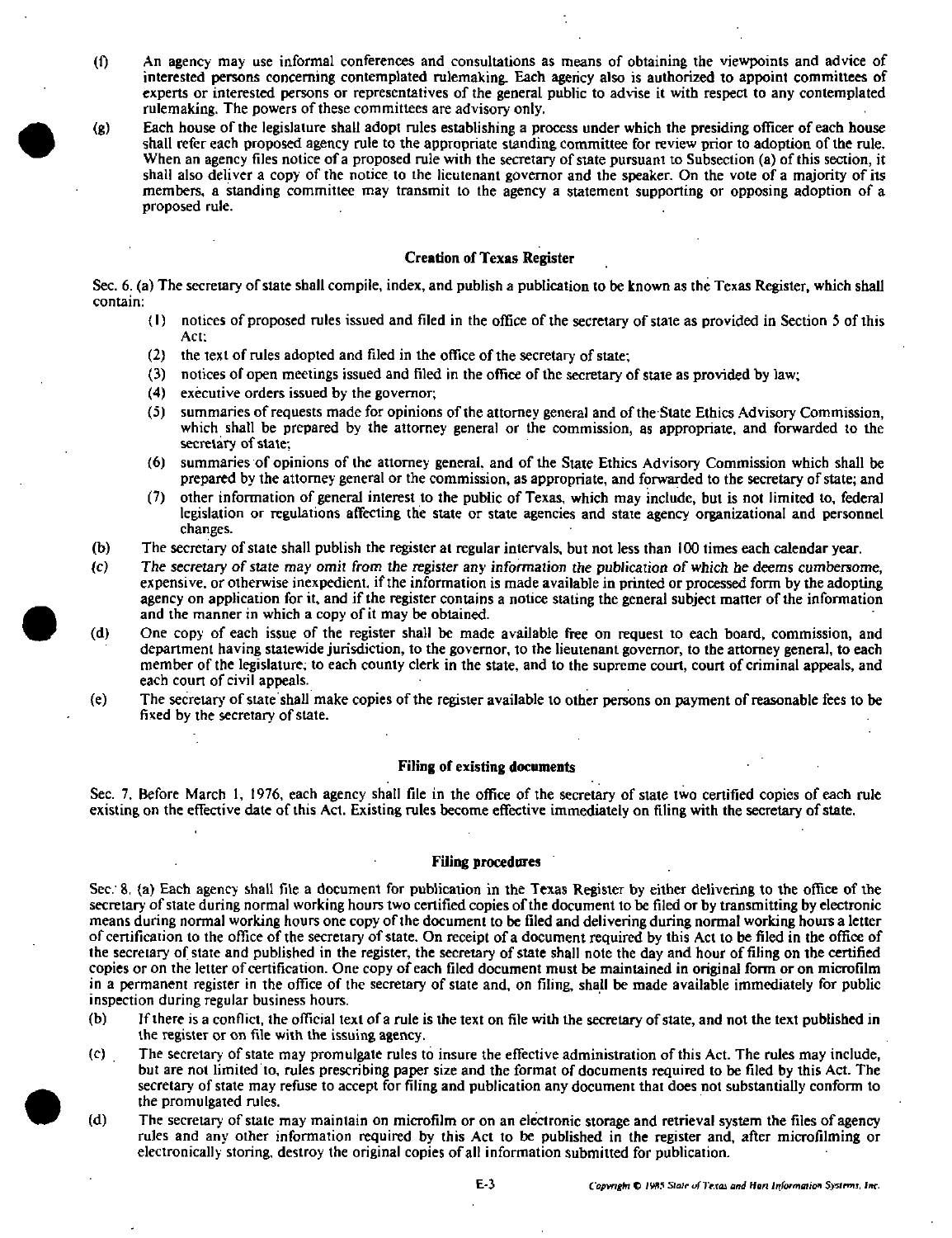## Tables of contents; certification, liaison

Sec. 9. (a) Each issue of the register must contain a table of contents.

- (b) A cumulative index to all information required by this Act to be published during the previous year shall be published at least once each year.
- (c) Each document submitted to the secretary of state for filing or publication as provided in this Act must be certified by an official of the submitting agency authorized to certify documents of that agency.
- (d) Each agency shall designate at least one individual to act as a liaison through whom all required documents may be submitted to the secretary of state for filing and publication.

# Effect of filing

Sec. 10. (a) Each rule hereafter adopted becomes effective 20 days after it is filed in the office of the secretary of state, except that:

- (1) if a later dale is required by statute or specified in the rule, the later date is the effective date; and
- (2) subject to applicable constitutional or statutory provisions, an emergency rule becomes effective immediately on filing with the secretary of state, or on a stated date less than 20 days thereafter, if the agency finds that this effective date is necessary because of imminent peril to the public health, safety or welfare; and
- (3) if a federal statute or regulation requires that an agency implement a rule by a certain date, the rule is cffecfive on the prescribed date.
- (b)  $\cdots$  An agency finding, as described in Subsection (a)(2) of this section, and a brief statement of the reasons for it, shall be filed with the rule. The agency shall take appropriate measures to make emergency rules known to persons who may be affected by ihem.
- (c) A rule adopted as provided in Subsection (a)(3) of this section shall be filed in the office of the secreatary of state and published in the register.

## Petition for adoption of rules

Sec. i 1. Any interested person may petition an agency requesting the adoption of a rule. Each agency shall prescribe by rule the form for petitions and the procedure for their submission, consideration, and disposition. Within 60 days after submission of a petition, the agency either shall deny the petition in writing, stating its reasons for the denial, or shall initiate rulemaking proceedings in accordance with Section 5 of this Act.

## Declaratory judgment on validity or applicability of rules

Sec. 12. The validity or applicability of any rule, including an emergency rule adopted under Section 5(d) of this Act, may be determined in an action for declaratory judgment in a district court of Travis County, and not elsewhere, if it is alleged thai the rule, or its threatened application, interferes with or impairs, or threatens to interfere with or impair, the legal rights or privileges of the plaintiff. The agency must be made a party to the action. A declaratory judgment may be rendered whether the plaintiff has requested the agency to pass on the validity or applicability of the rule in question. However, no proceeding brought under this section may be used to delay or stay a hearing after notice of hearing has been given if a suspension, revocation, or cancellation of a license by an agency is at issue before the agency.

## Contested cases; notice; hearings; records

Sec. 13. (a) In a contested case, all parties must be afforded an opportunity for hearing after reasonable notice of not less than 10 days.

- (b) The notice must include:
	- (1) a statement of time, place, and nature of the hearing;
	- (2) a statement of the legal authority and jurisdiction under which the hearing is to be held;
	- $(3)$  a reference to the particular sections of the statutes and rules involved; and
	- (4) a short and plain statement of the matters asserted.
- (c) If the agency or other party is unable to state the matters in detail at the time the notice is served, the initial notice may be limited to a statement of the issues involved. Thereafter, on timely written application, a more definite and detailed statement must be furnished not less than three days prior to the dale set for the hearing.
- (d) Opportunity must be afforded all parties to respond and present evidence and argument on all issues involved.
- (e) Unless precluded by law, informal disposition may be made of any contested case by stipulation, agreed settlement, consent order, or default.
- $(1)$  The record in a contested case includes:
	- (1) all pleadings, motions, and intermediate rulings;
	- (2) evidence received or considered;
	- (3) a statement of matters officially noticed;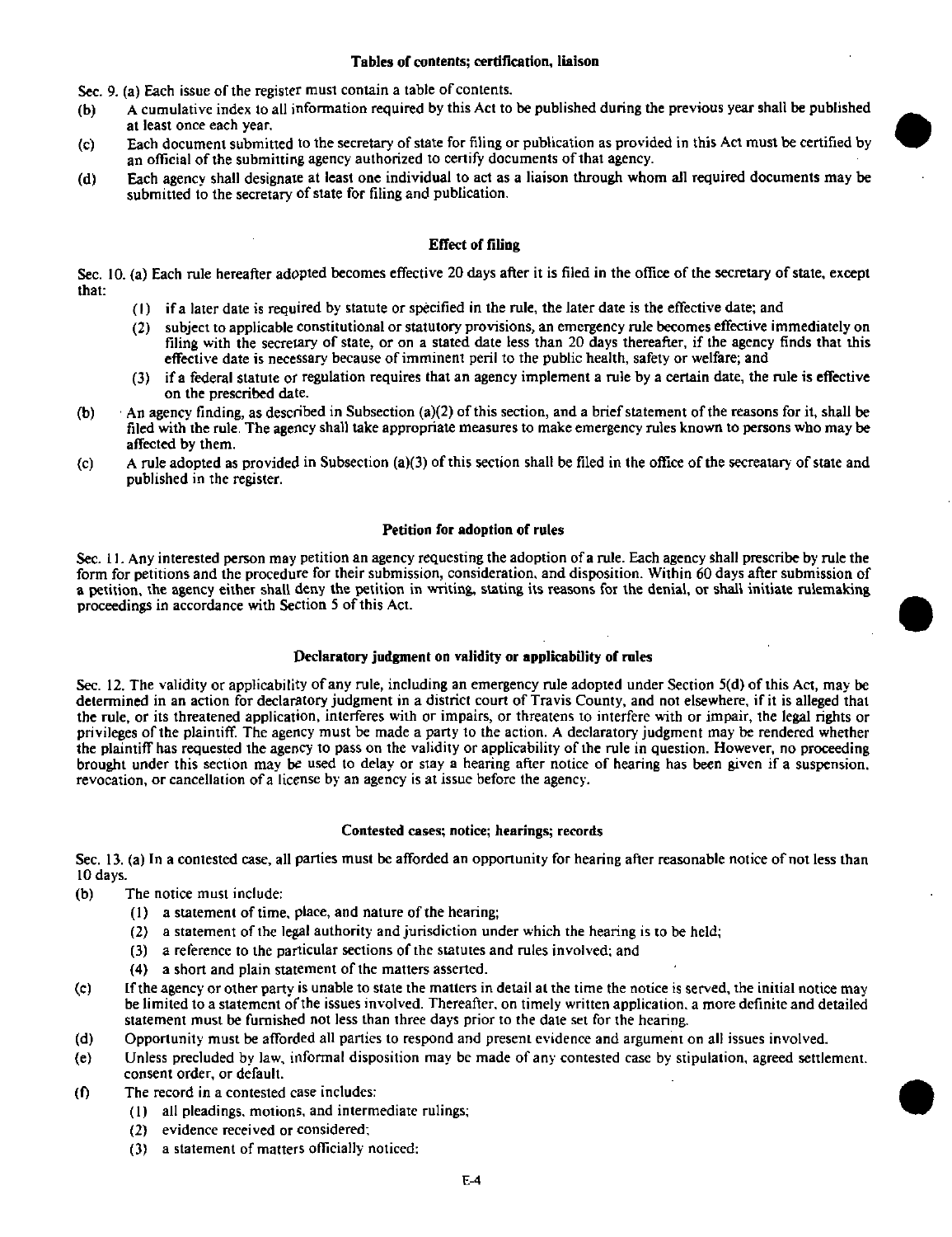- (4) questions and offers of proof, objections, and rulings of them;
- (5) proposed findings and exceptions;
- (6) any decision, opinion, or report by the officer presiding at the hearing; and
- (7) all staffmemoranda or data submitted to or considered by the hearingofficeror members of the agency who are involved in making the decision.
- (g) Proceedings, or any part of them, must be transcribed on written request of any party. The agency may pay the cost of the transcript or assess the cost to one or more parties. This Act does not limit an agency to a stenographic record of proceedings.
- (h) Findings of fact must be based exclusively on the evidence and on matters officially noticed.
- (i) The agency may continue a hearing from time to time and from place to place. The notice of the hearing must indicate the times and places at which the hearing may be continued. If a hearing is not concluded on the day it commences, the agency shall, to the extent possible, proceed with the conduct of the hearing on each subsequent working day until the hearing is concluded.

#### Interpreters for deaf parties and witnesses

Sec. 13A. (a) If a party or subpoenaed witness in a contested case is deaf, the agency shall provide an interpreter whose qualifications are approved by the State Commission for the Deaf to interpret the proceedings for that person.

(b) In this section, "deaf person" means a person who has a hearing impairment, whether or not the person also has a speech impairment, that inhibits the person's comprehension of the proceedings or communication with others.

# Rules of evidence, official notice

Sec. 14. (a) In contested cases, irrelevant, immaterial, or unduly repetitious evidence shall be excluded. The rules of evidence as applied in nonjury civil cases in the district courts of this state shall be followed. When necessary to ascertain facts not reasonably susceptible of proof under those rules, evidence not admissible thereunder may be admitted, except where precluded by statute. If it is of a type commonly relied upon by reasonably prudent men in the conduct of their affairs. Agencies shall give effect to the rules of privilege recognized by law. Objections to evidentiary offers may be made and shall be noted in the record. Subject to these requirements, if a hearing will be expedited and the interests of the parties will not be prejudiced substantially, any part of the evidence may be received in written form.

- (b) In connection with any contested case held under the provisions of this Act, an agency may swear witnesses and take their testimony under oath.
- (c) On its own motion or on the written request of any party to a contested case pending before it, on a showing of good cause, and on deposit of sums that will reasonably insure payment of the amounts estimated to accrue under Subsections  $(\frac{1}{1})$  and (2) of this section, an agency shall issue a subpoena addressed to the sheriff or any constable to require the attendance of witnesses and the production of books, records, papers, or other objects as may be necessary and proper for the purposes of the proceedings.
- (d) On its own motion or on the written request of any party to a contested case pending before it, on a showing of good cause, and on deposit of sums that will reasonably insure payment of the amounts estimated to accrue under Subsections  $(h(1))$  and (2) of this section, an agency shall issue a commission, addressed to the several officers authorized by statute to take depositions, to require that the deposition of a witness be taken, which commission shall authorize the issuance of any subpoenas necessary to require that the witness appear and produce, at the time the deposition is taken, books records, papers, or other objects as may be necessary and proper for the purposes of the proceeding. The deposition of a member of an agency board may not be taken after a date has been set for hearing.
- (e) The place of taking the deposifions shall be in the county of the witness' residence, or where the witness is employed or regularly transacts business in person. The commission shall authorize and require the officer or officers to whom it is addressed, or either of them, to examine the witness before him on the date and at the place named in the commission and to take answers under oath to questions which may be propounded to the witness by the parties to the proceeding, the agency, or the attorneys for the parties or the agency. The commission shall require the witness to remain in attendance from day to day until the deposition is begun and completed.
- (f) The witness shall be carefully examined, the testimony shall be reduced to writing or typewriting by the officer taking the deposition, or by some person under the officer's persons supervision, or by the deponent in the officer's presence, and by no other person, and shall, after it has been reduced to writing or typewriting, be subscribed by the deponent.
- (g) The officer taking the oral deposition may not sustain objections to any of the testimony taken, or exclude any of it, and any of the parties or attorneys engaged in taking testimony have their objections reserved for the action of the agency before which the matter is pending. The administrator or other officer conducting the hearing is not confined to objections made at the taking of the testimony,
- (h) When the testimony is fully transcribed, the deposition shall be submitted to the witness for examination and read to or by the witness, unless the examination and reading are waived by the witness and by the parties in writing. However, It the witness is a party to the contested case pending before the agency with an attorney of record, the deposition officer shall notify the attorney of record in writing by registered mail or certified mail that the deposition is ready for examination and reading at the office of the deposition officer, and if the witness does not appear and examine, read, and sign the deposition within 20 days after the mailing of the notice, the deposition shall be returned as provided in this Act for unsigned depositions. In any event, the witness must sign the deposition at least three days prior to the hearing, or It shall be returned as provided in this Act for unsigned depositions. Any changes in form or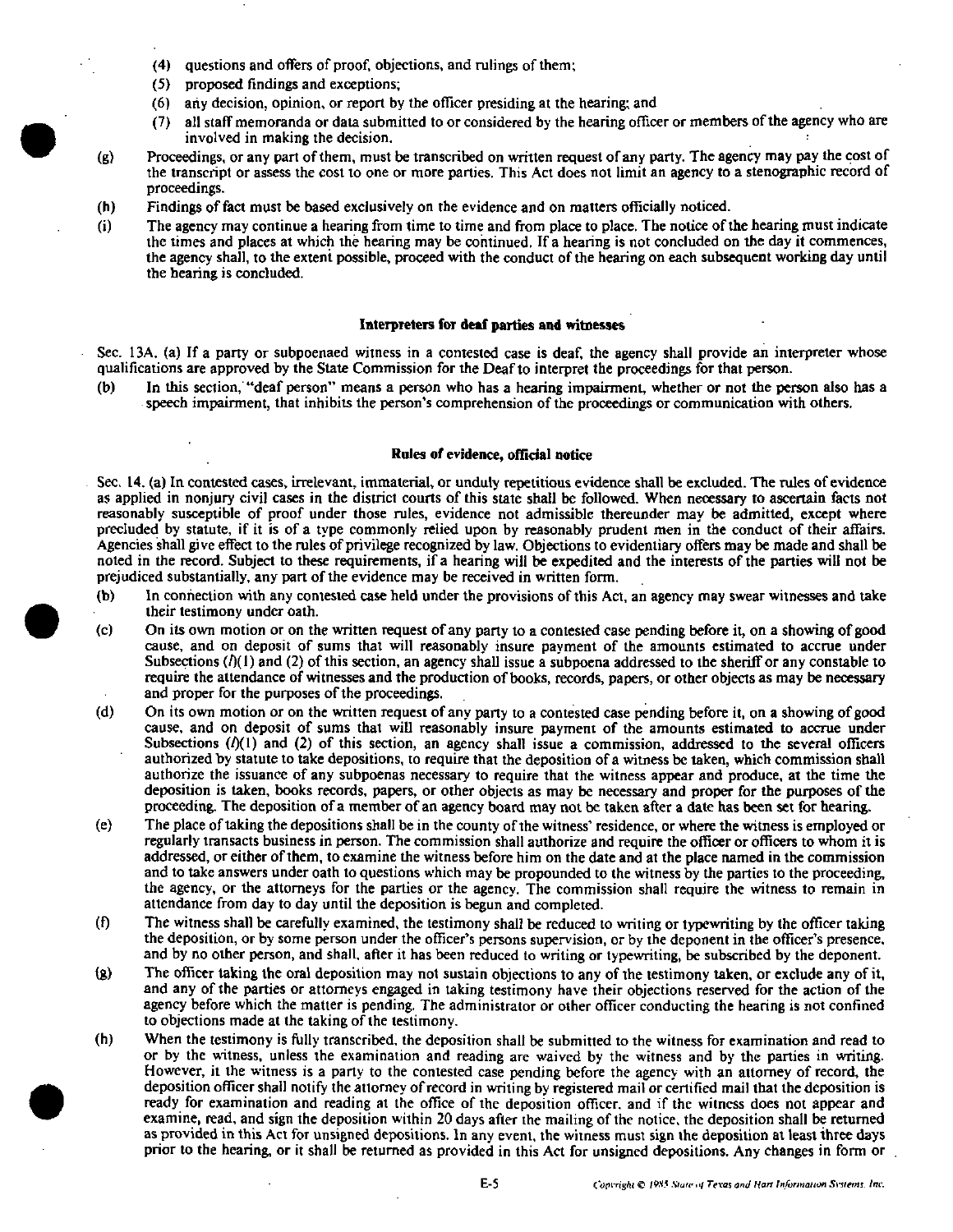substance which the witness desires to make shall be entered on the deposition by the officer with a statement of the reasons given by the witness for making them. The deposition shall then be signed by the witness, unless the parties present at the taking of the deposition by stipulation waive the signing or the witness is ill, cannot be found, or refuses to sign. If the deposition is not signed by the witness, the officer shall sign it and state on the record the fact of the waiver, illness, or absence of the witness or the fact of the refusal to sign, together with the reason, if any, given for failure to sign. The deposition may then be used as fully as though signed.

- (i) A deposition may be returned to the agency before which the contested case is pending either by mail, or by a party interested in taking the deposition, or by any other person. If returned by mail, the agency shall endorse on the deposition that it was received from the post office and shall cause the agency employee so receiving the deposition to sign it. If not sent by mail, the person delivering it to the agency shall make affidavit before the agency that he received it from the hands of the officer before whom it was taken, that it has not been out of his possession since, and that it has undergone no alteration.
- (j) A deposition, after being filed with the agency, may be opened by any employee of the agency at the request of either party or his counsel. The employee shall endorse on the deposition on what day and at whose request it was opened, signing the deposition, and it shall remain on file with the agency for the inspection of any party.
- (k) Regardless of whether cross interrogatories have been propounded, any party is entitled to use the deposition in the contested case pending before the agency.
- (1) A witness or deponent who is not a party and who is subpoenaed or otherwise compelled to attend any hearing or proceeding to give a deposition or to produce books, records, papers, or other objects that may be necessary and proper for the purposes of the proceeding under the authority of this section is entitled to receive:
	- $(1)$  mileage of 10 cents a mile, or a greater amount as prescribed by agency rule, for going to, and returning from the place of the hearing or the place where the deposition is taken, if the place is more than 25 miles from the person's place of residence; and
	- (2) a fee of \$10 a day. or a greater amount as prescribed by agency rule, for each day or part of a day the person is necessarily present as a witness or deponent.
- (m) Mileage and fees to which a witness is entitled under this section shall be paid by the party or agency at whose request the witness appears or the deposition is taken, on presentation of proper vouchers sworn by the witness and approved by the agency.
- (n) In the case of failure of a person to comply with a subpoena or commission issued under the authority of this Act, the agency issuing the subpoena or commission, acting through the attorney general, or the party requesting the subpoena or commission, may bring suit to enforce the subpoena or commission in a district court in Travis County. The court, if it determines that good cause exists for the issuance of the subpoena or commission, shall order compliance with the requirements of the subpoena or commission. Failure to obey the order of the court may be punished by the court as contempt.
- (o) In contested cases, documentary evidence may be received in the form of copies or excerpts if the original is not readily available. On request, parties shall be given an opportunity to compare the copy with the original.
- (p) In contested cases, a party may conduct cross-examinations required for a full and true disclosure of the facts.
- (q) In connection with any hearing held under the provisions of this Act, official notice may be taken of all facts judicially cognizable. In addition, notice may be taken of generally recognized facts within the area of the agency's specialized knowledge. Parties shall be' notified either before or during the hearing, or by reference in preliminary reports or otherwise, of the material officially noticed, including any staff memoranda or data, and they must be afforded an opportunity to contest the material so noticed. The special skills or knowledge of the agency and its staff may be utilized in evaluating the evidence.
- (r) In contested cases, all parties are entitled to the assistance of their counsel before administrative agencies. This right may be expressly waived.

## Discovery, entry on property; use of reports and statements

Sec. 14a. (a) Upon motion of any party showing good cause therefor and upon notice to all other parties, and subject to such limitations of the kind provided in Rule 186b of the Rules of Civil Procedure as the agency may impose, the agency in which an action is pending may order any party:

- (1) to produce and permit the inspection and copying or photographing by or on behalf of the moving party any of the following which are in his possession, custody, or control: any designated documents, papers, books, accounts, letters, photographs, objects, or tangible things, not privileged, which constitute or contain, or are reasonably calculated to lead to the discovery of, evidence material to any matter involved in the action; and
- (2) to permit entry upon designated land or other property in his possession or control for the purpose of inspecting, measuring, surveying, or photographing the property or any designated object or operation thereon which may be material to any matter involved in the action.
- (b) The order shall specify the time, place, and manner of making the inspection, measurement, or survey and taking the copies and photographs and may prescribe such terms and conditions as are just.
- (c) The identity and location of any potential party or witness may be obtained from any communication or other paper in the possession, custody, or control of a party, and any party may be required to produce and permit the inspection and copying of the reports, including factual observations and opinions, of an expert who will be called as a witness. Provided, that the rights herein granted shall not extend to other written statements of witnesses or other written communications passing between agents or representatives or the employees of any party to the suit or to other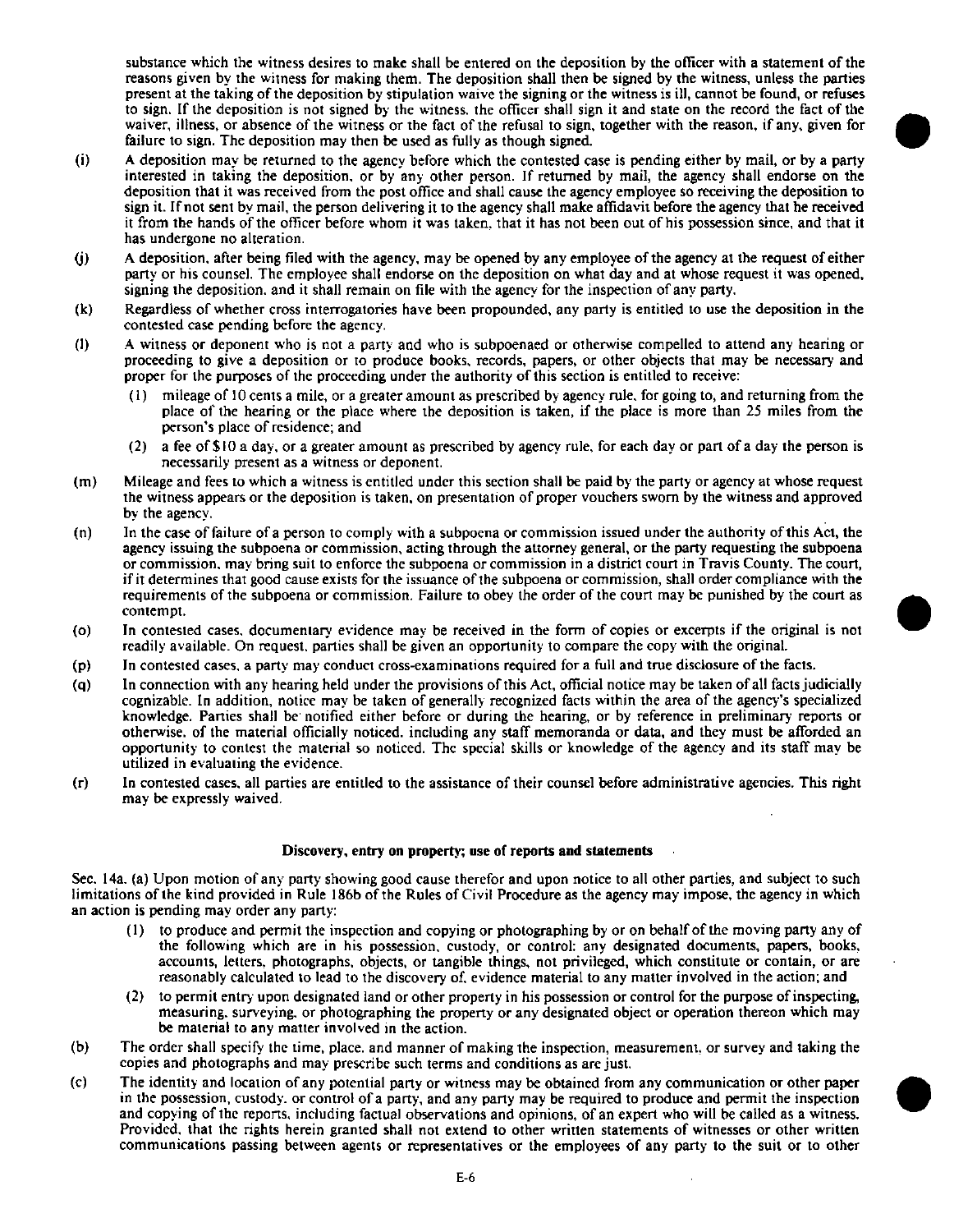communications between any party and his agents, representatives, or other employees, where made subsequent to the occurrence or transaction upon which the suit is based, and made in connection with the prosecution, investigation, or defense of such claim or the circumstances out of which same has arisen,

 $(d)$  Any person, whether or not a party, shall be entitled to obtain, upon request, a copy of any statement he has previously made concerning the action or Its subject matter and which is in the possession, custody, or control of any party. If the request is refused, the person may move for an agency order under thiis section. For the purpose of this paragraph, a statement previously made is  $(1)$  a written statement signed or otherwise adopted or approved by the person making it. or (2) a stenographic, mechanical, electrical, or other recording, or a transcription thereof, which is a substantially verbatim recital of an oral statement by the person making it and contempwraneously recorded.

## Examination of record by agency

Sec. 15. If in a contested case a majority of the officials of the agency who are to render the final decision have not heard the case or read the record, the decision, if adverse to a party to the proceeding other than the agency itself, may not be made until a proposal for decision is served on the parties, and an opportunity is afforded to each party adversely affected to file exceptions and present briefs to the officials who are to render the decisions. If any party files exceptions or presents briefs, an opportunity must be afforded to all other parties to file replies to the exceptions or briefs. The proposal for decision must contain a statement of the reasons for the proposed decision and of each finding of fact and conclusions of law necessary to the proposed decision, prepared by the person who conducted the hearing or by one who has read the record. The proposal for decision may be amended pursuant to exceptions, replies, or briefs submitted by the parties without again being served on the parties. The parties by written stipulation may waive compliance with this section.

#### Decisions and orders

Sec. 16. (a) A final decision or order adverse to a party in a contested case must be in writing or stated in the record.

- (b) A final decision must include findings of fact and conclusions of law, separately stated. Findings of fact, if set forth in statutory language, must be accompanied by a concise and explicit statement of the underlying facts supporting the findings. If, in accordance with agency rules, a party submitted proposed findings of fact, the decision shall include a ruling on each proposed finding. Parties shall be notified either personally or by mail of any decision or order. On written request, a copy of the decision or order shall be delivered or mailed to any party and to his attorney of record.
- (c) A decision is final, in the absence of a timely motion for rehearing, on the expiration of the period for filing a motion for rehearing, and is final and appealable on the date of rendition of the order overruling the motion for rehearing, or on the date the motion is overruled by operation of law. If an agency board includes a member who (1) receives no salary for his work as a board member and who (2) resides outside Travis County, the board may rule on a motion for rehearing at a meeting or by mail, telephone, telegraph, or other suitable means of communication. If an agency finds that an imminent peril to the public health, safety, or welfare requires immediate effect of a final decision or order in a contested case, it shall recite the finding in the decision or order as well as the fact that the decision or order is final and effeciive on the date rendered, in which event the decision or order is final and appealable on the date rendered and no motion for rehearing is required as a prerequisite for appeal.
- (d) The final decision or order must be rendered within 60 days after the date the hearing is finally closed. In a contested case heard by other than a majority of the officials of an agency, the agency may prescribe a longer period of time within which the final order or decision of the agency shall be issued. The extension, if so prescribed, shall be announced at the conclusion of the hearing.
- $(e)$  Except as provided in Subsection  $(e)$  of this section, a motion for rehearing is a prerequisite to an appeal. A motion for rehearing must be filed within 15 days after the date of rendition of a final decision or order. Replies to a motion for rehearing must be filed with the agency within 25 days after the date of rendition of the final decision or order, and agency action on the motion must be taken within 45 days after the date of rendition of the final decision or order. If agency action is not taken within the 45-day period, the motion for rehearing is overruled by operation of law 45 days after the date of rendition of the final decision or order. The agency may by written order extend the period of time for filing the motions and replies and taking agency action, except that an extension may not extend the period for agency action beyond 90 days after the date of rendition of the final decision or order. In the event of an extension, the motion for rehearing is overruled by operation of law on the date fixed by the order, or in the absence of a fixed date, 90 days after the date of the final decision or order.
- (f) The parties may by agreement with the approval of the agency provide for a modification of the times provided in this section.

#### Ex parte consultations

Sec. 17. Unless required for the disposition of ex parte matters authorized by law, members or employees of an agency assigned to render a decision or to make findings of fact and conclusions of law in a contested case may not communicate, directly or indirectly, in connection with any issue of fact or law with any agency, person, party, or their representatives, except on notice and opportunity for all parties lo participate. Any agency member may communicate ex parte with other members of the agency, and pursuant to the authority provided in Subsection (q) of Section 14, members or employees of an agency assigned to render a decision or to make findings of fact and conclusions of law in a contested case may communicate ex parte vvith employees of the agency who have not participated in any hearing in the case for the purpose of utilizing the special skills or knowledge of the agency and its staff in evaluating the evidence.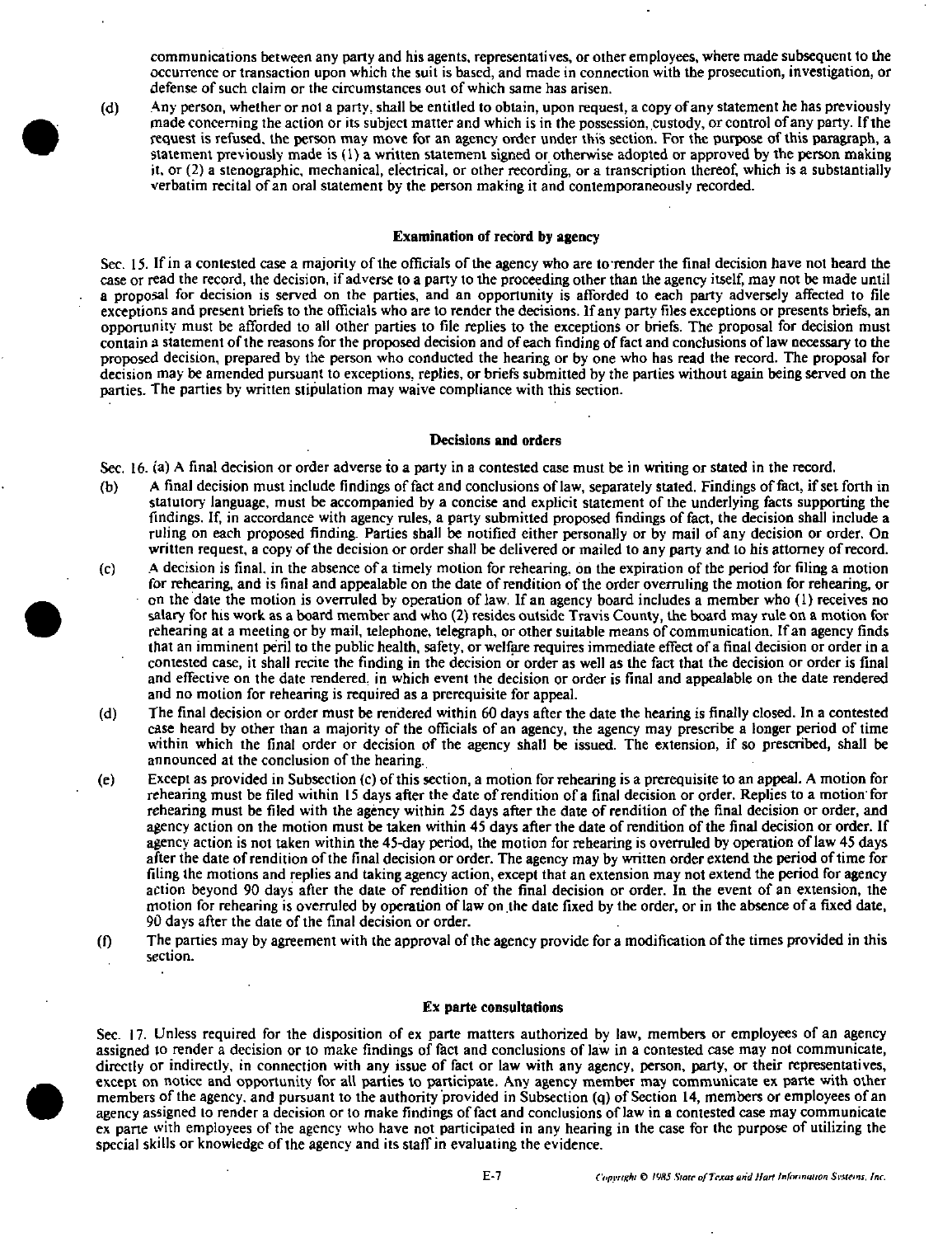## Licenses

Sec. 18. (a) When the grant, denial, or renewal of a license is required to be preceded by notice and opportunity for hearing, the provisions of this Act concerning contested cases apply.

- (b) When a licensee has made timely and sufficient application for the renewal of a license or a new license for any activity of a continuing nature, the existing license does not expire until the application has been finally determined by the agency, and in case the application is denied or the terms of the new license limited, until the last day for seeking review of the agency order or a later date fixed by order of the reviewing court.
- (c) No revocation, suspension, annulment, or withdrawal of any license is effective unless, prior to the institution of agency proceedings, the agency gave notice by personal service or by registered or certified mail to the licensee of facts or conduct alleged to warrant the intended action, and the licensee was given an opportunity to show compliance with all requirements of law for the retention of the license.

## Judicial review of contested cases

Sec. 19. (a) A person who has exhausted all administrative remedies available within the agency and who is aggrieved by a final decision in a contested case is entitled to judicial review under this Act. This section is cumulative of other means of redress provided by statute.

- (b) Proceedings for review are instituted by filing a petition within 30 days after the decision complained of is final and appealable. Unless otherwise provided by statute:
	- $(1)$  the petition is filed in a District Court of Travis County, Texas;
	- (2) a copy of the petition must be served on the agency and all parties of record in the proceedings before the agency; and
	- (3) the filing of the petition vacates an agency decision for which trial de novo is the manner of review authorized by law, but does not affect the enforcement of an agency decision for which another manner of review is authorized.
- (c) If the manner of review authorized by law for the decision complained of is by trial de novo, the reviewing court shall try all issues of fact and law in the manner applicable to other civil suits in this state but may not admit in evidence the fact of prior agency action or the nature of that action (except lo the limited extent necessary to show compliance with statutory provisions which vest jurisdiction in the court). Any party to a trial de novo review may have, on demand, a jury determination of all issues of fact on which such a determination could be had in other civil suits in this state.
- (d) If the manner of review authorized by law for the decision complained of is other than by trail de novo:
	- (1) after service of the petition on the agency, and within the time permitted for filing an answer (or such additional time as may be allowed by the court), the agency shall transmit to the reviewing court the original or a certified copy of tne entire record of the proceeding under review and such agency record shall be filed with the clerk of the court. By stipulation of all parties to the review proceedings, the record may be shortened. A party unreasonably refusing to stipulate to limit the record may be taxed by the court for the additional costs. The court may require or permit subsequent corrections or additions to the record;
	- (2) any party may apply to the court for leave to present additional evidence and the court, if it is satisfied that the additional evidence is material and that there were good reasons for the failure to present it in the proceeding before the agency, may order that the additional evidence be taken before the agency on conditions determined by the court. The agency may modify its findings and decision by reason of the additional evidence and shall file such evidence and any modifications, new findings, or decisions with the reviewing court;
	- (3) the party seeking judicial review shall offer, and the reviewing court shall admit, the agency record into evidence as an exhibit. The review is conducted by the court sitting without a jury and is confined to the agency record, except that the court may receive evidence of procedural irregularities alleged to have occurred before the agency but which are not refiected in the record.
- (e) The scope of judicial review of agency decisions is as provided by the law under which review is sought. Where the law authorized appeal by trial de novo, the courts shall try the case in the manner applicable to other civil suits in this state and as though there had been no intervening agency action or decision. Where the law authorizes review under the substantial evidence rule, or where the law does not define the scope of judicial review, the court may not substitute its judgment for that of the agency as lo the weight of the evidence on questions committed to agency discretion but may affirm the decision of the agency in whole or in part and shall reverse or remand the case for further proceedings if substantial rights of the appellant have been prejudiced because the administrative findings, inferences, conclusions, or decisions are:
	- (1) in violation of constitutional or statutory provisions;
	- (2) in excess of the statutory authority of the agency;
	- (3) made upon unlawful procedure;
	- (4) affected by other error of law;
	- (5) not reasonably supported by substantial evidence in view of the reliable and probative evidence in the record as a whole; or
	- (6) arbitrary or capricious or characterized by abuse of discretion or clearly unwarranted exercise of discretion.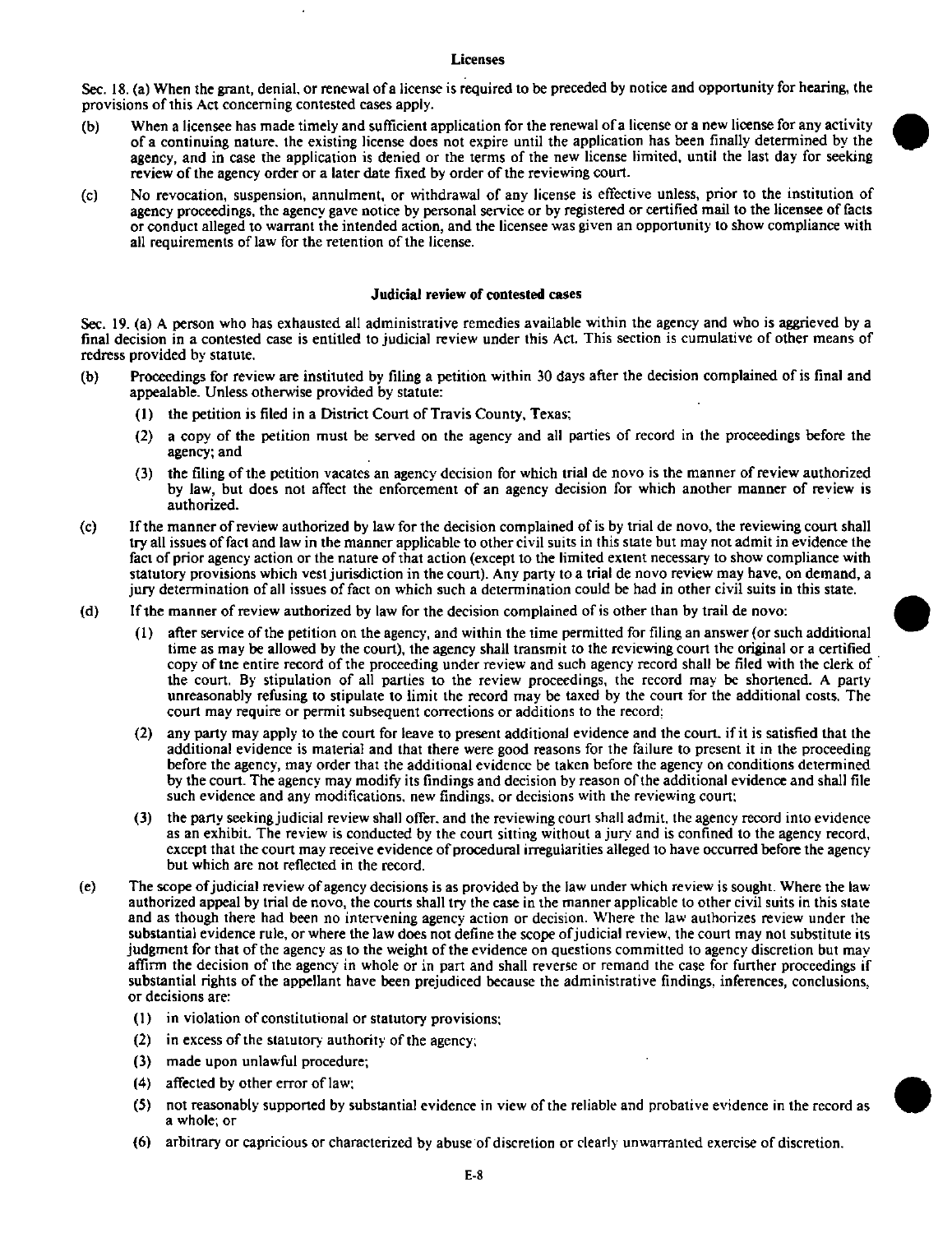## Enforcement of order, decisions, and rules

Sec. 19A. If it appears to an agency that a person is engaging in or is about to engage in a violation of a final order or decision or a rule of the agency or is failing or refusing to comply with a final order or decision or a rule of the agency, the attorney general, on the request of the agency and in addition to any other remedy provided by law, may bring an action in a district court that is authorized by law to exercise judicial review of the final order or decision or the rule lo enjoin or restrain the continuation or commencement of the violation or to compel compliance with the final order or decision or the rule.

#### Appeals

Sec. 20. Appeals from any final judgment of the district court may be taken by any party in the manner provided for in civil actions generally, but no appeal bond may be required of any agency.

#### Exceptions

Sec. 21. (a) This Act does not apply to suspensions of driver's licenses as authorized in article IV, Chapter 173, Acts of the 47th Legislature, Regular Session, 1941, as amended (Article 6687b, Vernon's Texas Civil Statutes).

- (b) Sections 12 through 20 of this Act do not apply to the granting, payment, denial or withdrawal of financial or medical assistance or benefits under service programs of the Stale Department of Public Welfare.
- (c) Sections 12 through 20 of this Act do not apply to the Texas Department of Mental Health and Mental Retardation in the allocation of grants-in-aid by the department lo mental health and mental retardation services provided by community centers. .
- (d) This Act does not apply to matters related solely to the internal personnel rules and practices of an agency.
- (e) Sections 12 through 20 of this Act do not apply to action by the Commissioner of Banking or the State Banking Board with respect to the issuance of a state bank charter for a bank to assume the assets and liabilities of a state bank the commissioner deems to be in an unsafe condition as defined in Section 1, Article la. Chapter VIII, Texas Banking Code of 1943.'
- (0 Sections 12 through 20 of this Act do not apply to the Texas Board of Pardons and Paroles in the conducting of hearings or interviews relating to the grant, rescission, or revocation of parole or other form of administrative release.
- (g) Sections 12 through 20 do not apply lo hearings by the Texas Employment Commission lo determine whether or not a claimant is entitled to unemployment compensation nor shall the remainder of this Act have applicability to other than matters of unemployment insurance maintained by the Texas Employment Commission. In regard lo tbe applicability of Sections 1 through 11, regarding unemployment insurance matters, the agency is precluded from complying with Subdivision (3) of Subsection (a) and Subsection (b) of Section 4 as related to orders and decisions. (h) Section 19(b)( 1) of this Act does not apply to an appeal under Section 32.18, Alcoholic Beverage Code.

#

'Article342-80la, § I.

#### Repeal of conflicting laws

Sec. 22. Chapter 274, Acts of the 57th Legislature, Regular Session, 1961, as amended (Article 6252-13, Vernon's Texas Civil Statutes), and all other laws and parts of laws in conflict with this Act are repealed. This Act does not repeal any existing statutory provisions conferring investigatory authority on any agency, including any provision which grants an agency the power, in connection with investigatory authority, to take depositions, administer oaths or affirmations, examine witnesses, receive evidence, conduct hearings, or issue subpoenas or summons.

#### Effective date

Sec. 23. This Act lakes effect on January 1, 1976.